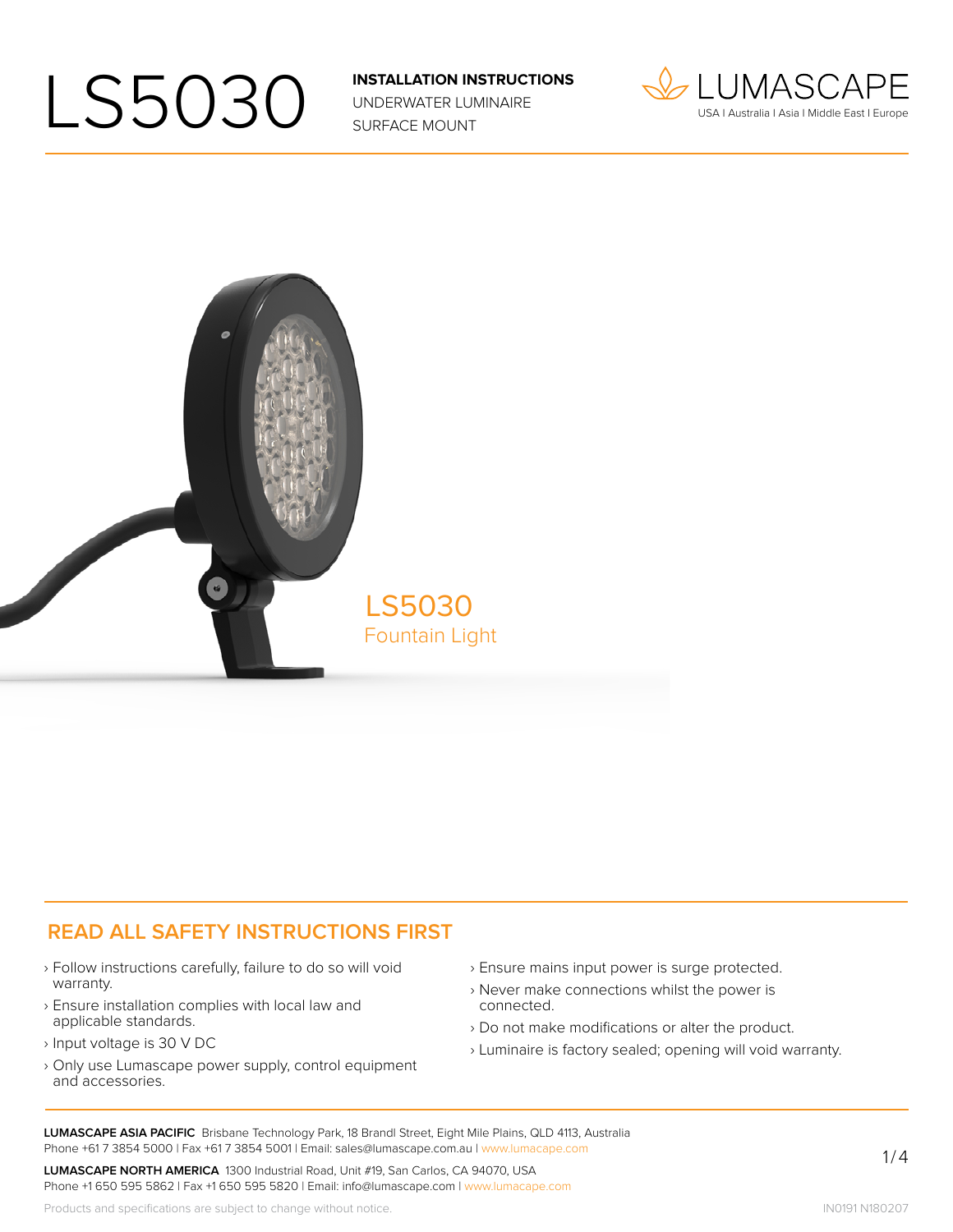UNDERWATER LUMINAIRE SURFACE MOUNT



#### Overview



### Luminaire Assembly

**Step 1** Screw the mounting foot to the luminaire body, Please note that the mounting foot can be reversed if required.



**LUMASCAPE ASIA PACIFIC** Brisbane Technology Park, 18 Brandl Street, Eight Mile Plains, QLD 4113, Australia Phone +61 7 3854 5000 | Fax +61 7 3854 5001 | Email: sales@lumascape.com.au | www.lumacape.com

**LUMASCAPE NORTH AMERICA** 1300 Industrial Road, Unit #19, San Carlos, CA 94070, USA Phone +1 650 595 5862 | Fax +1 650 595 5820 | Email: info@lumascape.com | www.lumacape.com

Products and specifications are subject to change without notice.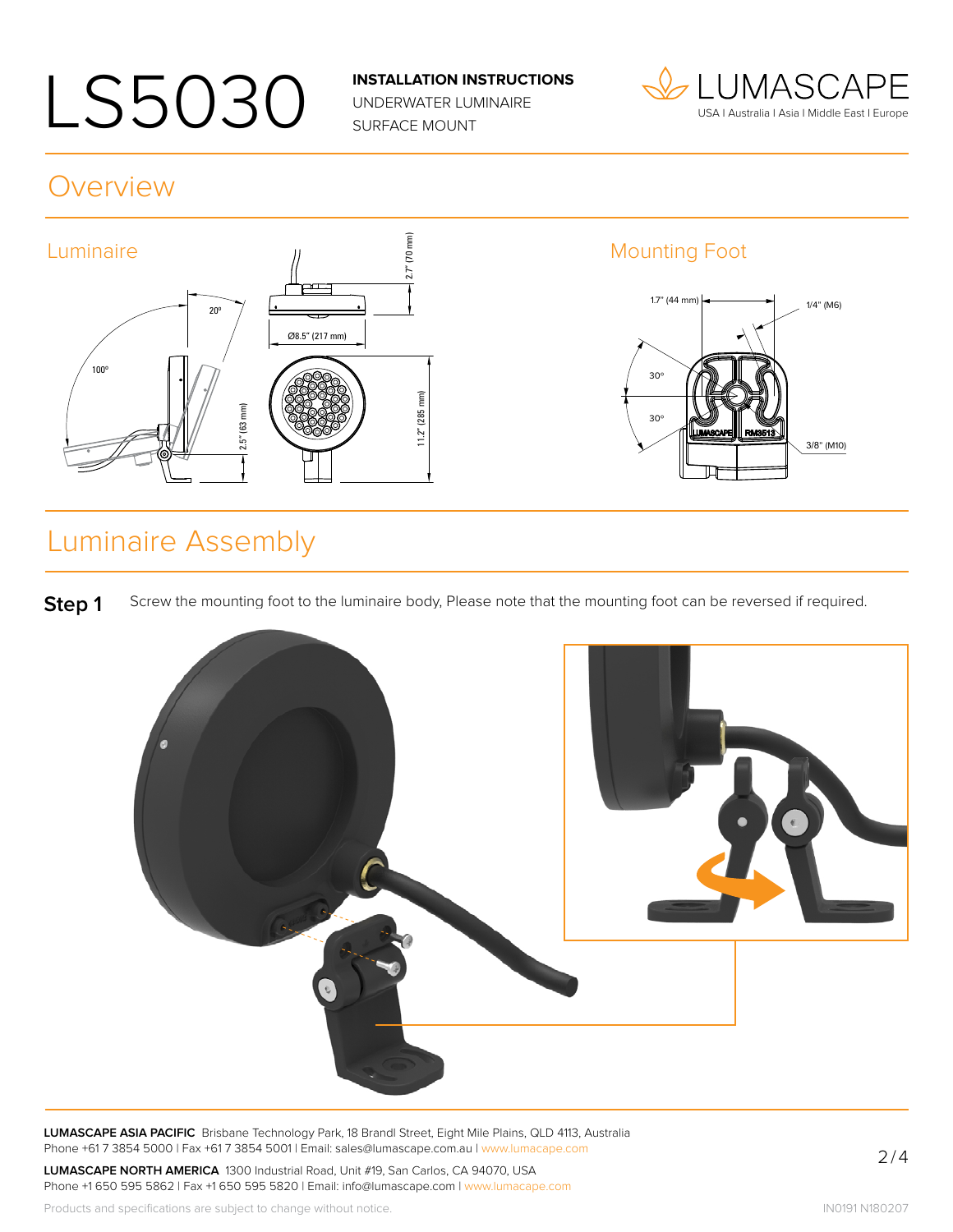UNDERWATER LUMINAIRE SURFACE MOUNT



#### Mount Luminaire

**Step 2** Place the luminaire in the mounting position and mark the anchor points you wish to use.



**Step 3** Drill holes for mounting bracket as marked. **Step 4** Adjust luminaire rotation and secure luminaire to mounting surface.



**LUMASCAPE ASIA PACIFIC** Brisbane Technology Park, 18 Brandl Street, Eight Mile Plains, QLD 4113, Australia Phone +61 7 3854 5000 | Fax +61 7 3854 5001 | Email: sales@lumascape.com.au | www.lumacape.com

**LUMASCAPE NORTH AMERICA** 1300 Industrial Road, Unit #19, San Carlos, CA 94070, USA Phone +1 650 595 5862 | Fax +1 650 595 5820 | Email: info@lumascape.com | www.lumacape.com